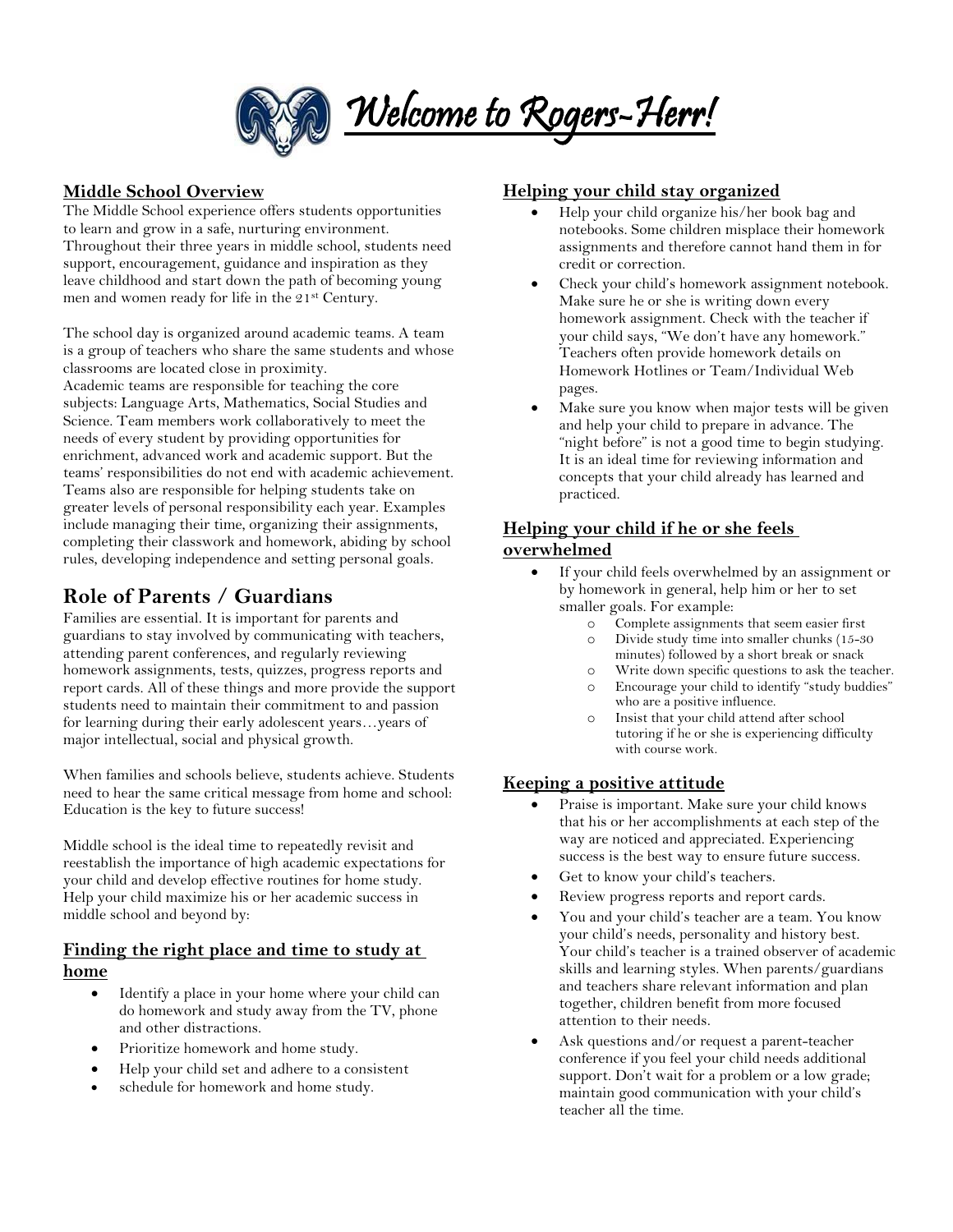# **Grade Level Overviews**

## **6th Grade**

## **A New Learning Environment**

Sixth-grade students will experience a new and different learning environment in middle school. Instead of one teacher, students will learn their core subjects from a team of teachers. The school will be structured into periods, and they will walk to different classrooms for different subjects. During the first few weeks of middle school, teachers will discuss expectations for school work, appropriate behavior, locker use and the daily schedule. They also will ensure that students have many opportunities to get to know each other and make new friends.

#### **Greater Personal Responsibility**

As students move from 6th through 8th grade and beyond, they will need to develop increasing levels of personal responsibility and independence in these areas:

- Organization and time management
- Respect for authority, peers, property and themselves
- Good judgment in understanding the consequences of their decisions and actions
- Integrity to act in a just and trustworthy manner on their own
- Determination to succeed and overcome obstacles
- Kindness and compassion toward others

## **7th Grade**

## **A Year of Transition**

Seventh-grade students already have learned the routines and rules of middle school. Seventh-grade is a critical time for developing academic skills and for making the transition from concrete thinking to abstract thinking. Increasingly, teachers will give assignments that require students to make choices, apply their knowledge to new situations, analyze information and draw their own conclusions. These thinking skills will prepare students for success in high school.

#### **Identifying special interests and developing skills**

By 7th-grade, students are identifying their special talents and interests. The middle school years are a great time to develop those talents and interests by selecting more focused discovery classes. In high school and later in college, students will choose the kinds of careers, hobbies and lifestyles that will make them happy, productive adults. Middle school plays an important role in helping students learn to advocate for themselves and make wise choices. It is part of a lifelong process of setting and working toward personal goals.

#### **8th Grade**

#### **A Year to Prepare for High School**

Eighth-grade students are looking ahead to the challenges of high school. To prepare for high school, teachers will expect students to take more responsibility for participating positively in class, asking questions, completing homework, and studying on their own. Teachers also will expect students to demonstrate greater independence through organization and time management. They will support students in developing constructive peer relationships and discuss how students can best resist negative peer pressure and seek out positive influences.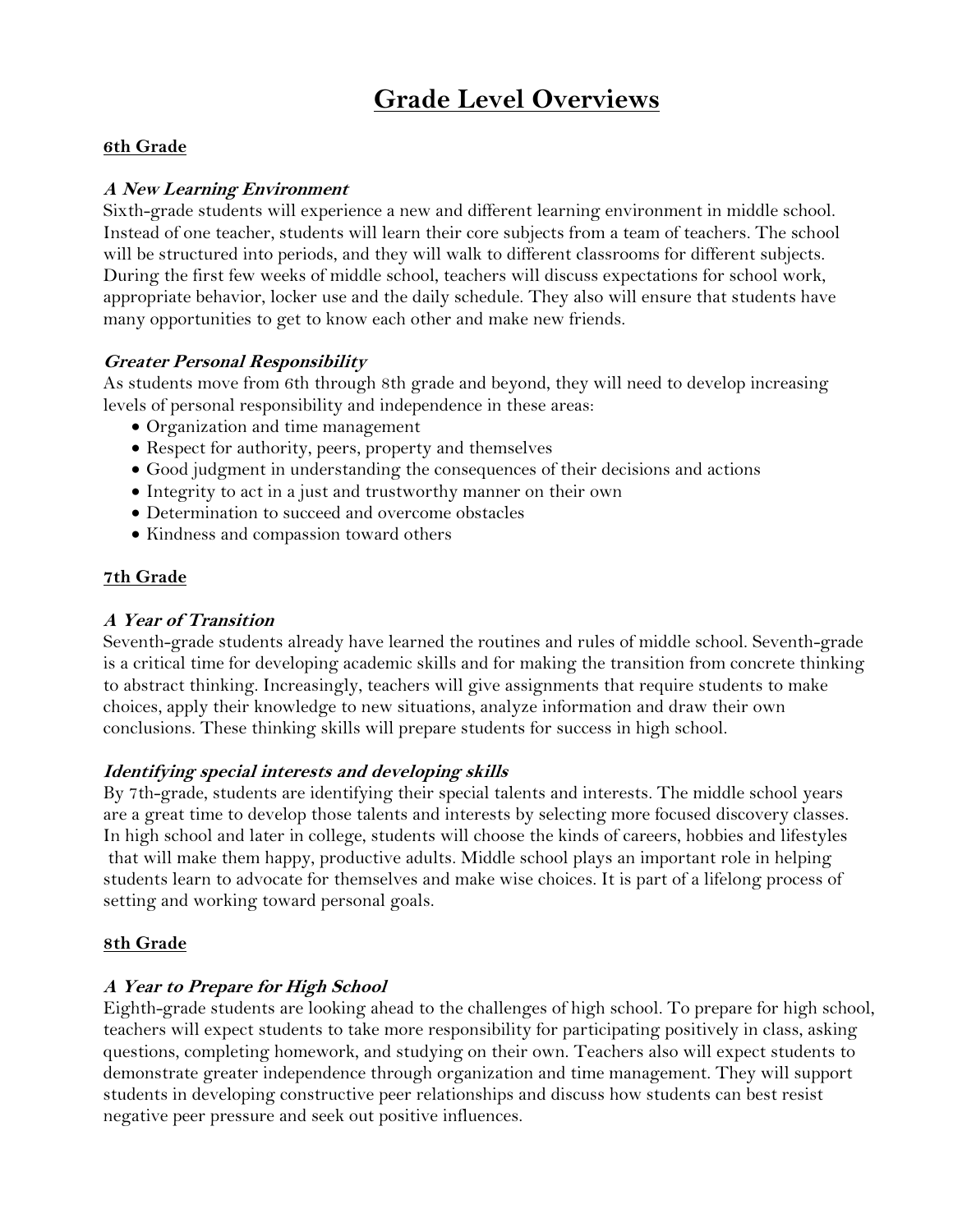

## **Panorama General de la escuela intermedia**

La experiencia de la escuela intermedia ofrece a los estudiantes oportunidades de crecer y aprender en un ambiente enriquecedor y seguro. A lo largo de sus tres años de la escuela intermedia, los estudiantes necesitan apoyo, estímulo, orientación e inspiración al dejar atrás su infancia y comenzar a transitar el camino para convertirse en hombres y mujeres preparados para la vida en el siglo

#### XXI.

La jornada escolar se organiza en torno a equipos académicos. Un equipo es un grupo de profesores que comparte los mismos alumnos y cuyos salones de clase están ubicados a una distancia cercana. Los equipos académicos son los responsables de la enseñanza de los cursos fundamentales: Matemáticas, Lengua y Literatura en Inglés, Estudios Sociales y Ciencias. Los miembros del equipo trabajan en colaboración a fin de satisfacer las necesidades de todos los estudiantes, proporcionando oportunidades para el enriquecimiento, tareas avanzadas y apoyo académico. Pero las responsabilidades del equipo no terminan con el logro académico. Los equipos también tienen la responsabilidad de ayudar a los alumnos a asumir mayores niveles de responsabilidad personal cada año. Algunos ejemplos son: administración del tiempo, organización de actividades, realización de trabajos en clase y de tareas, respeto por las normas escolares, desarrollo de la independencia y fijación de objetivos personales.

#### **La función de los padres/tutores**

Las familias son esenciales. Es muy importante que los padres y tutores se mantengan involucrados en la comunicación con los maestros, asistan a las reuniones de padres, y supervisen constantemente los trabajos, tareas, exámenes, pruebas, reportes de progreso académico y los boletines de calificaciones. Todas estas y otras atenciones proporcionan el apoyo que los estudiantes necesitan para mantener el compromiso y la pasión durante el aprendizaje en los años de la adolescencia temprana, que son años de crecimiento físico, social e intelectual.

Cuando las familias y las escuelas creen, los estudiantes alcanzan los objetivos. Los alumnos necesitan escuchar el mismo mensaje fundamental en la escuela y en el hogar: La educación es la clave para el éxito futuro.

La escuela intermedia es el momento ideal para revisar y restablecer constantemente la importancia de las expectativas altas que ustedes tienen en cuanto al progreso académico de sus hijos, además de desarrollar rutinas efectivas de estudio en el hogar. Aquí encontrarán algunas sugerencias para ayudarlos a maximizar su éxito académico en la escuela intermedia y en el futuro.

#### **Encontrar el momento y lugar exactos para estudiar en el hogar**

- Identifiquen un lugar en la casa en el que sus hijos puedan realizar sus tareas, lejos de la televisión, de los teléfonos y de otras distracciones.
- Prioricen las tareas y el estudio en el hogar.
- Pídanles a los miembros de la familia que respeten la

necesidad de sus hijos de disponer de un tiempo ininterrumpido de estudio.

 Ayuden a sus hijos a establecer y a respetar un horario constante para hacer las tareas y estudiar en el hogar.

#### **Ayudar a los hijos a ser organizados**

- Ayuden a sus hijos a organizar sus mochilas y cuadernos. Algunos alumnos pierden las tareas y, por lo tanto, no pueden entregarlas para corrección o créditos.
- Revisen el cuaderno de asignación de tareas. Asegúrense de que sus hijos tomen nota de todas las tareas. Consulten con los maestros si el estudiante dice "No tengo tarea." Algunos maestros brindan detalles sobre las tareas en las líneas de asistencia o en las páginas de internet.
- Asegúrense de saber las fechas de exámenes importantes y ayuden a sus hijos se preparen con anticipación. La "noche anterior" no es un buen momento para comenzar a estudiar. Es un momento ideal para revisar la información y los conceptos que sus hijos han aprendido y practicado recientemente.

#### **Cómo ayudar a su hijo/a si se siente abrumado**

- Si su hijo se siente abrumado por un trabajo o por la tarea para el hogar en general, ayúdenlo a fijarse pequeños objetivos. Por ejemplo:
	- Terminar los trabajos que parecen más fáciles primero
	- o Dividir el tiempo de estudio en tramos más cortos (de 15-30 minutos) seguidos por un breve recreo o una comida ligera
	- o Anotar preguntas específicas para los maestros.
	- Estimulen a su hijo a que identifiquen "compañeros de estudio" que sean una influencia positiva.
	- o Insistan para que su hijo asista a las tutorías después de la escuela o los sábados si tiene dificultad con las tareas de sus clases.

#### **Mantener una actitud positive**

• Los elogios son importantes. Asegúrense de que su hijo sabe que ustedes reconocen y valoran sus logros en cada paso del camino. Sentirse como un estudiante que sí puede es la mejor manera de asegurar el éxito en el futuro.

- Conozcan a los maestros de su hijo.
- Revisen los informes de progreso y los boletines de calificaciones.

• Ustedes y los maestros de su hijo forman un equipo. Ustedes, los padres/tutores conocen mejor las necesidades, personalidad e historia de su hijo. Los maestros de si hijo están entrenados para observar habilidades académicas y estilos de aprendizaje. Cuando los padres/tutores y maestros comparten información relevante y planean juntos, los niños se benefician por la atención adicional dedicada a sus necesidades.

• Consulten y/o soliciten una reunión con los maestros si piensan que su hijo necesita apoyo adicional. No esperen a que surja un problema o tenga una mala calificación, mantengan una buena comunicación con los maestros de su hijo/a en todo momento.